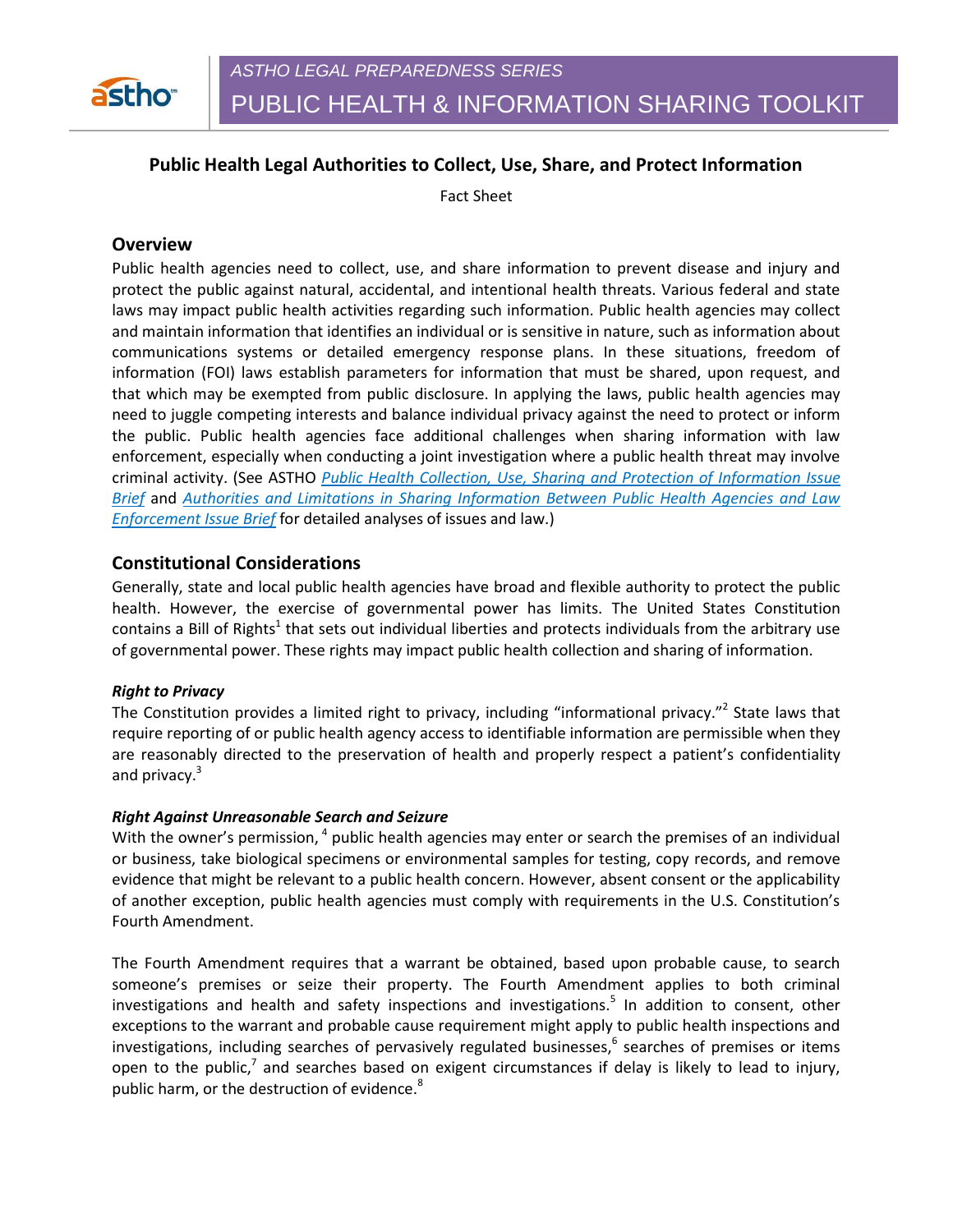### *Right Against Self-Incrimination*

The Fifth Amendment right against self-incrimination prevents the government from forcing an individual to be a witness against himself or herself during trial or a custodial interrogation. If an individual is not informed of his or her right against selfincrimination, the individual's statements and evidence obtained as a result of these statements may be suppressed in criminal proceedings. This right may arise when a public health incident involves criminal activity, especially when law enforcement and public health investigators are conducting joint interviews or public health agencies assist law enforcement to gather evidence.<sup>9</sup>

### *State Constitutions*

State constitutions, along with court decisions that interpret state constitutions, must be reviewed to identify individual rights that exceed the U.S. Constitution. State constitutions may be sources of additional provisions that govern information sharing; for example, some constitutions define individual privacy rights or cover the public's right to obtain governmental records.

### **State Statutes**

Generally, state law governs state and local public health agencies' authority and responsibilities regarding collection, use, disclosure, and protection of information. State laws vary in nature and scope. Authority may be based on general statutes, such as public health laws that grant public health agencies communicable disease control authority. Specific laws may also apply.

### *Case Reporting*

These laws mandate that healthcare providers, laboratories, and

others report specific communicable diseases and other illness of public health concern. Reporting requirements vary by state, and may also include poisonings, chemical or radiological exposures, suspected acts of terrorism, and other conditions.

### *Syndromic Surveillance*

State laws may require or authorize reporting to electronic syndromic surveillance systems of information that is routinely gathered in emergency rooms or other places that may indicate an emerging disease or other public health threat before confirmed diagnoses are made.

#### *Investigatory Authority*

State laws may specifically grant public health agencies authority to conduct investigations and gather evidence, or such authority may arise from general statutory powers. State laws may also establish procedures for obtaining warrants to search the premises of an individual or business and seize evidence related to a public health threat.

#### *Privacy Provisions*

#### **Practice Notes**

- Identify information to be obtained or shared.
- $\bullet$  Identify the purpose for which the information is needed.
- Determine whether this is the minimum necessary for the purpose or whether de-identified information will serve the purpose.
- Identify sources for the information, such as healthcare providers, schools, other businesses, and individuals.
- Identify applicable federal or state laws.
- Determine and meet conditions or requirements for obtaining or sharing information; in some situations, an individual's consent may avoid legal issues when disclosing private information.
- If privacy protections prevent disclosures necessary to protect the public, consult with counsel to identify relevant legal responsibilities, evaluate competing moral claims, and document determined course of action.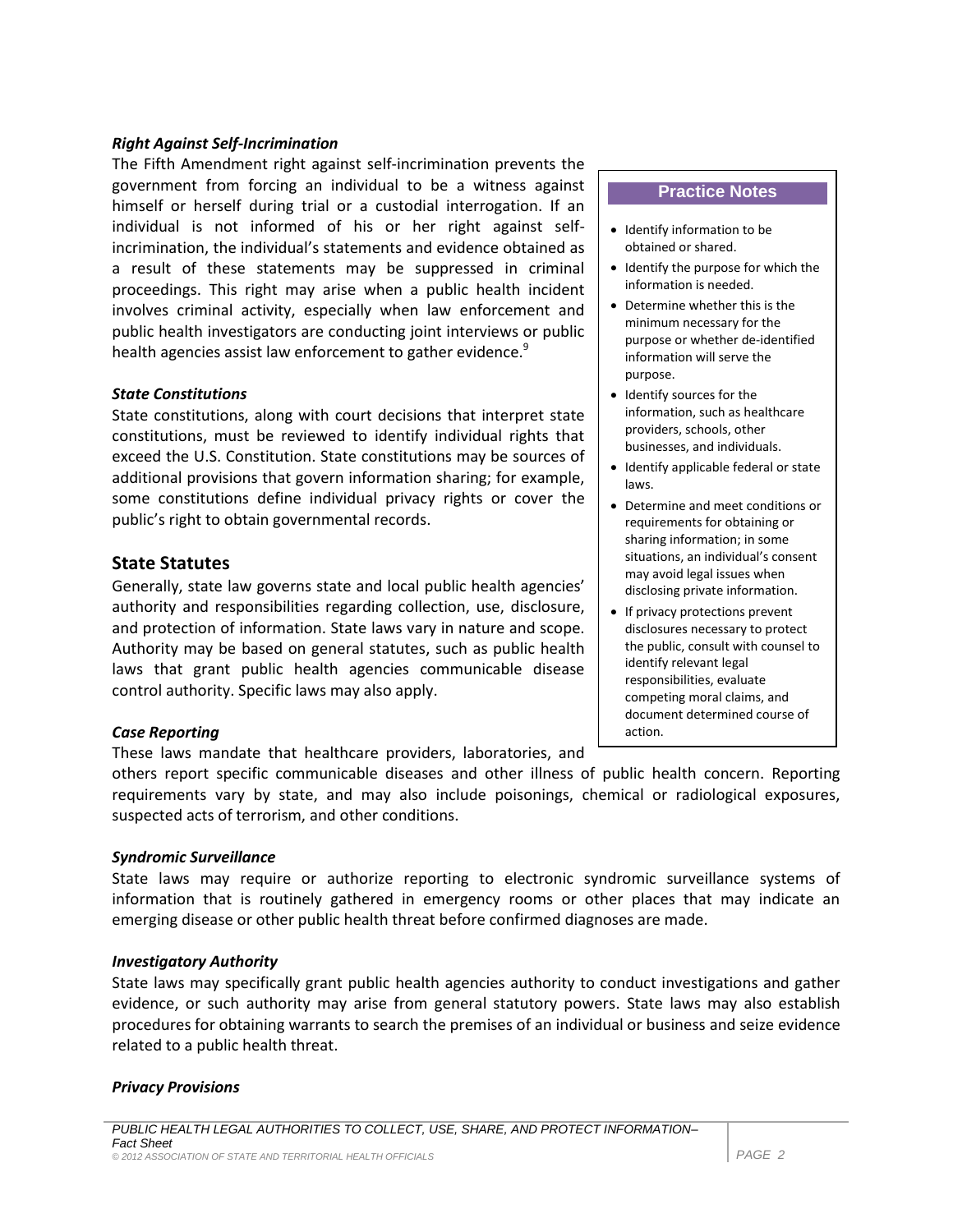Public health or other laws may contain provisions to protect the confidentiality of information that identifies an individual and to limit its disclosure by public health agencies. Exceptions may be provided, for example, for disclosing information to other agencies, law enforcement, or the public when necessary to protect the public's health.

### *Freedom of Information*

All states have laws that require information held by governmental agencies to be provided upon request. FOI laws promote transparency and accountability of governments, facilitate consumers' ability to make informed choices, and safeguard citizens against mismanagement and corruption. Public health agencies – like other governmental agencies – need to be sensitive to these important considerations in responding to FOI requests. At the same time, these laws may create challenges for public health agencies with regard to requests for private information about individuals or sensitive information, such as information that is preliminary, incomplete, or might present a national or state security risk. FOI laws include exemptions that may allow public health agencies to withhold private or sensitive information under certain circumstances. These exemptions vary among states in nature, scope, and prerequisites for denying disclosure.

# **Federal Statutes**

Federal laws that impact collection, use, disclosure, and protection of information by public health agencies include, but are not limited to, the following.

## *HIPAA Privacy Rule*

The Privacy Rule<sup>10</sup> adopted under the Health Insurance Portability and Accountability Act (HIPAA)<sup>11</sup> established national privacy protections for individually identifiable health information. The Privacy Rule may apply to healthcare providers or others that provide information to public health agencies. Depending on a public health agency's organization, the Privacy Rule may apply to a public health agency when it discloses individually identifiable information. The Privacy Rule is not intended to interfere with public health functions and contains provisions that allow public health agencies to collect identifiable health information and disclose it, including to law enforcement, when authorized by law or when necessary to protect the public from an imminent threat.

### *FERPA*

Privacy protections established by the Family Educational Rights and Privacy Act (FERPA)<sup>12</sup> limit

information that schools may provide to public health agencies about students. However, exceptions allow schools to provide certain directory information, such as student name and contact information, and necessary information to appropriate officials in cases of health and safety emergencies.<sup>13</sup>

### *Surveillance Data Systems*

Various federal laws, such as the Public Health Security and Bioterrorism Preparedness Act of 2002,<sup>14</sup> establish surveillance data systems that allow collection of

**Practice Resource** The Reporters Committee for Freedom of the Press provides the *Open Government Guide* at [http://www.rcfp.org/open-government-guide,](http://www.rcfp.org/open-government-guide) which is a complete compendium of information on every state's open records and open meetings laws. Each state's section is arranged according to a standard outline, making it easy to compare laws in various states.

information provided by state and local governmental agencies and integration of federal, state, and local data systems.

### *Critical Infrastructure*